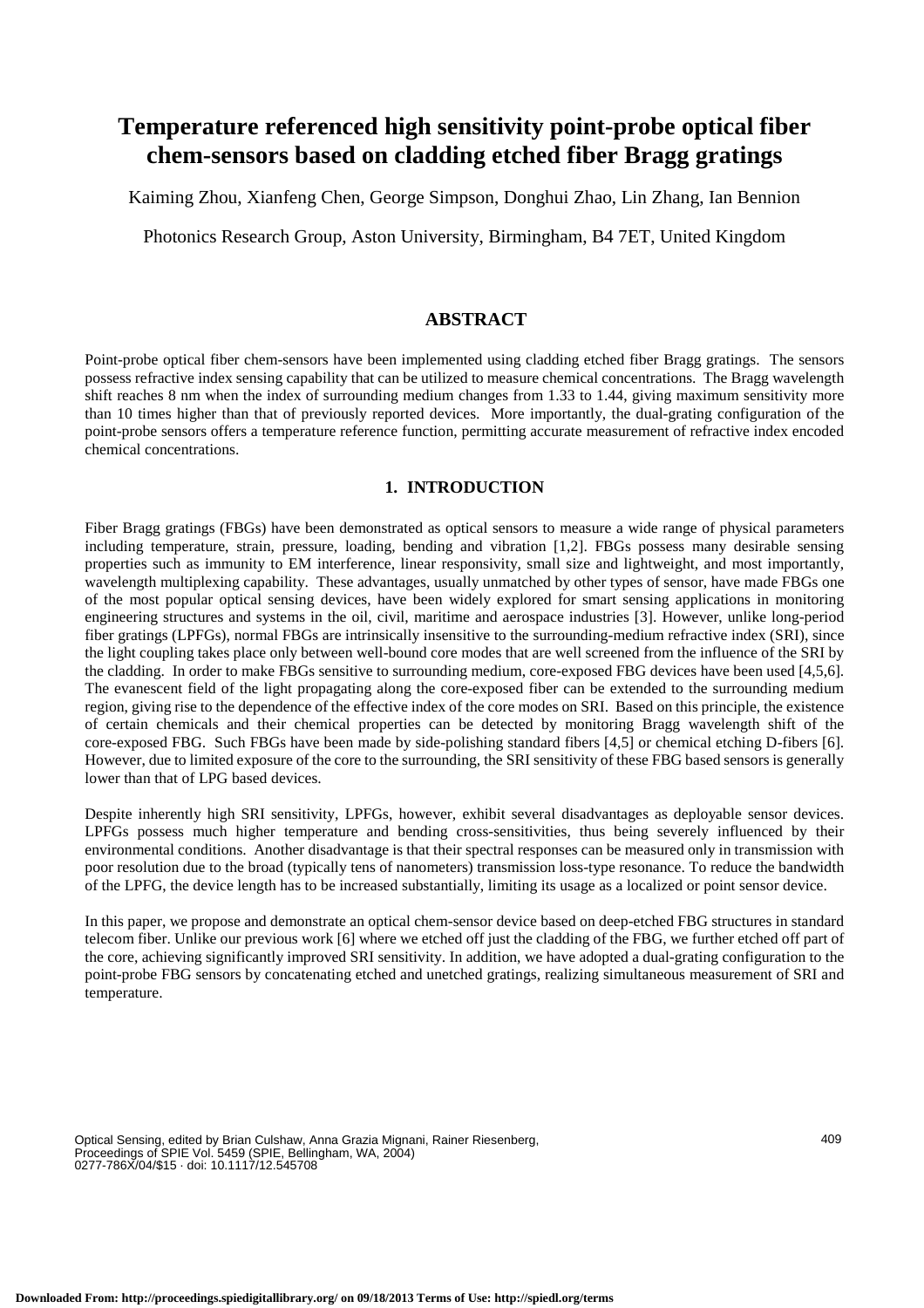## **2. EXPERIMENTS AND RESULTS**

#### **2.1. GRATING FABRICATION AND ETCHING**

The dual-grating configuration is illustrated in figure 1. Two gratings (G1 and G2) of 2mm length were UV-inscribed with a 7mm separation at one end of an H2-loaded standard telecom fiber using a phase mask and a frequency doubled Ar laser. Figure 2 22 shows the transmission spectra of G1 and G2 before the etching treatment. The Bragg wavelengths of G1 and G2 are at 1561nm and 1568nm with similar reflection strength of 17dB.



Figure 1 Schematic diagram of the dual-grating chem.-sensor device: G1 and G2 are the etched and un-etched gratings.

G2, as the temperature reference grating, was coated with material ( Desolite from DSM Desotech Inc ) in order to be kept intact from the chemical etching. The whole device was then mounted on a Teflon chassis and the end of the fiber containing G1 and G2 was then bathed in hydrofluoric acid (HF) of 15% concentration. During the etching process, the Bragg reflections of G1 and G2 were monitored using a broadband light source and an optical spectrum analyzer. As expected, in the beginning, the reflection peak of G1 did not move as the core was still confined by the cladding. When the remaining cladding was several µm, the reflection peak of G1 started shifting towards shorter wavelengths due to the evanescent wave penetration effect. The fiber was further etched to reduce the core diameter from 8µm to 4µm. During the whole etching process, the reflection peak of G2 remained at the same position.



Figure 2 The transmission spectrum of the dual-grating chem.-sensor before G1 subjected to etching. The central wavelength for G1 is 1561nm and for G2 is 1568 nm.

410 Proc. of SPIE Vol. 5459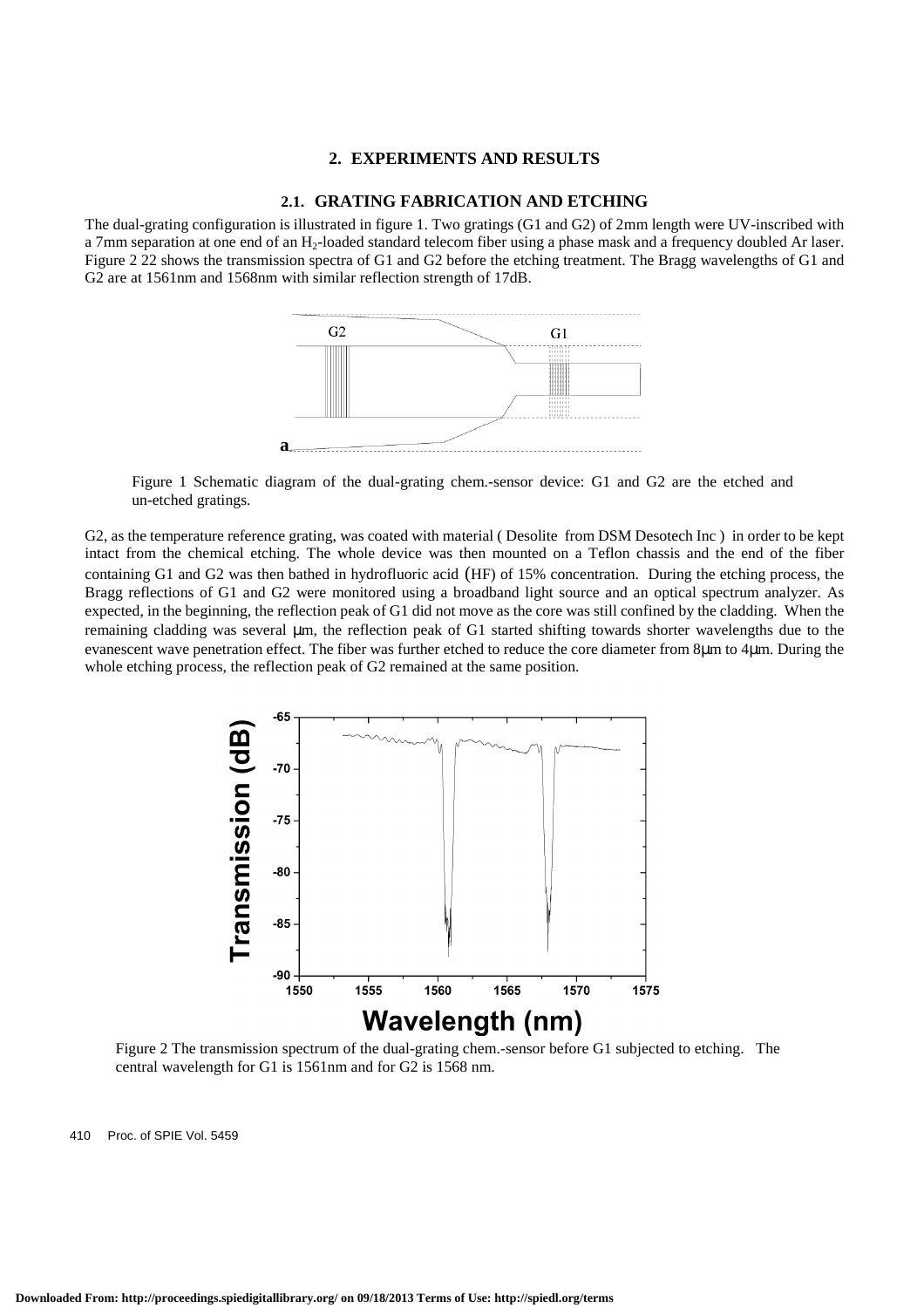# **2.2. SRI SENSING**

The SRI sensitivities of three fiber grating samples with core-etching levels of shallow, medium and deep were evaluated using sugar solutions with concentrations from 0% to 60%. Figure 4a and 4b show  $\lambda_B$  shift of G1 with respect to the sugar concentration and SRI (using the calibration in table 1) of the solution, respectively, for the three etching levels. It is clear that more the core is etched, larger the shift rate of  $\lambda_B$  is, giving higher SRI sensitivity. The maximum sensitivities for shallow, medium and deep etched fiber devices are 0.58nm/%, 1.02/%, 1.47nm/%, much higher than previous reported result of 0.11nm/% obtained from the D-fiber FBG with its cladding being etched off only. Figure 3 shows the spectral evolution of the deep-etched dual-grating sensor under the variation of sugar concentration. Clearly, the G2 is totally insensitive to the SRI changing. It can be also noted from figure 3 that the reflection strength of G1 decreased as the core was exposed directly to the surrounding medium.

We have also simulated the effect of the core size to the SRI sensitivity of FBGs without cladding. Figure 5 shows the Bragg responses of three gratings with core radius of 2.5µm, 3µm and 3.5µm to SRI changes. It can be seen that when the core size is reduced the sensitivity of the grating to SRI enhances. The simulation results agree very well with the experiment ones.



Table 1: Correlation between refractive index and concentration of sugar solutions

Figure 3 Evolution of reflection spectrum of the etched dual-grating device when it was immersed in sugar solutions with different concentrations.

Proc. of SPIE Vol. 5459 411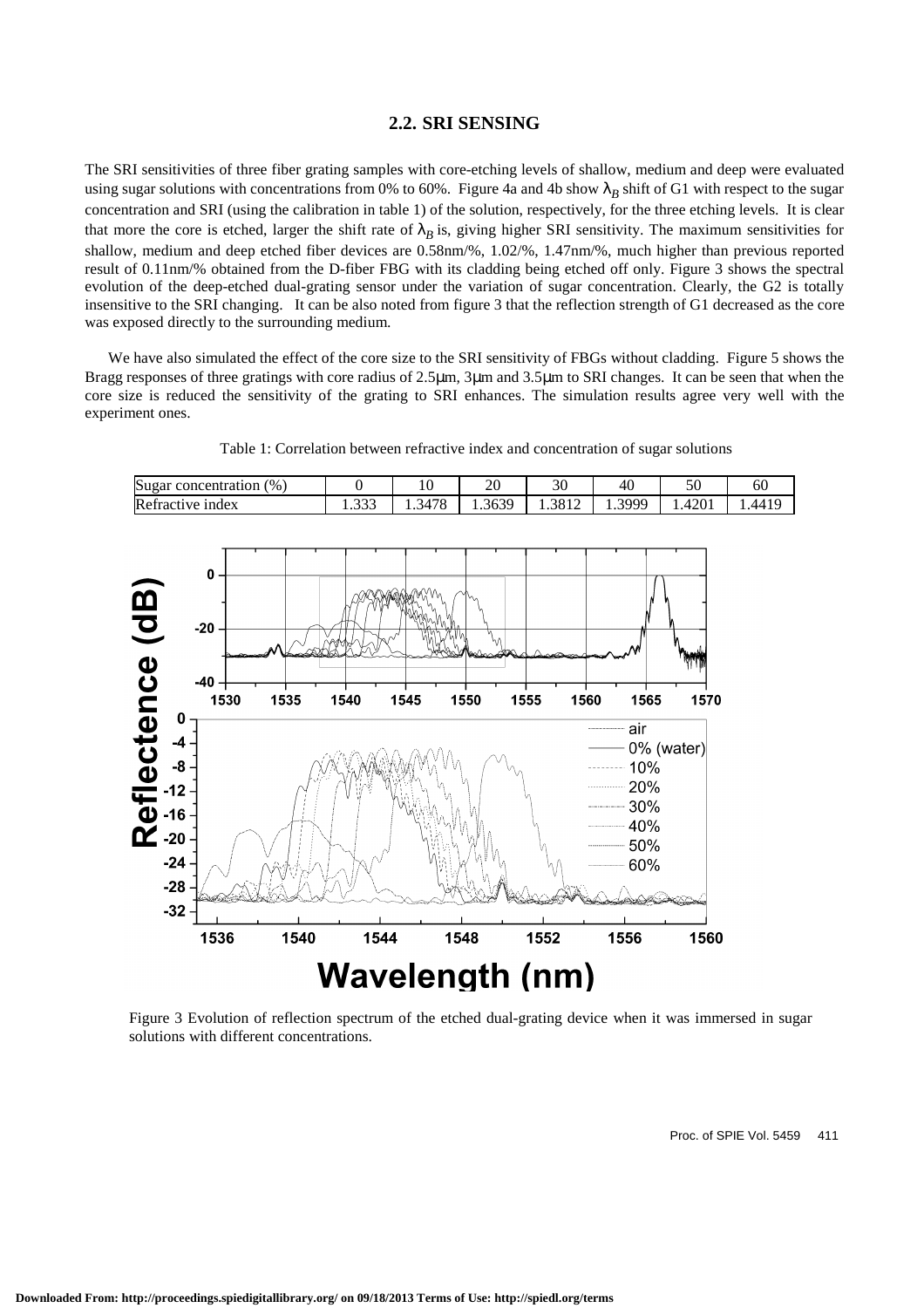

Figure 4: The wavelength shifting of G1 with respect to (a) sugar concentration and (b) SRI of sugar solution for 3 different etching levels



Figure 5: Simulated wavelength shifting of the cladding-off gratings with core radius of 2.5µm, 3µm and 3.5µm against SRI change.

412 Proc. of SPIE Vol. 5459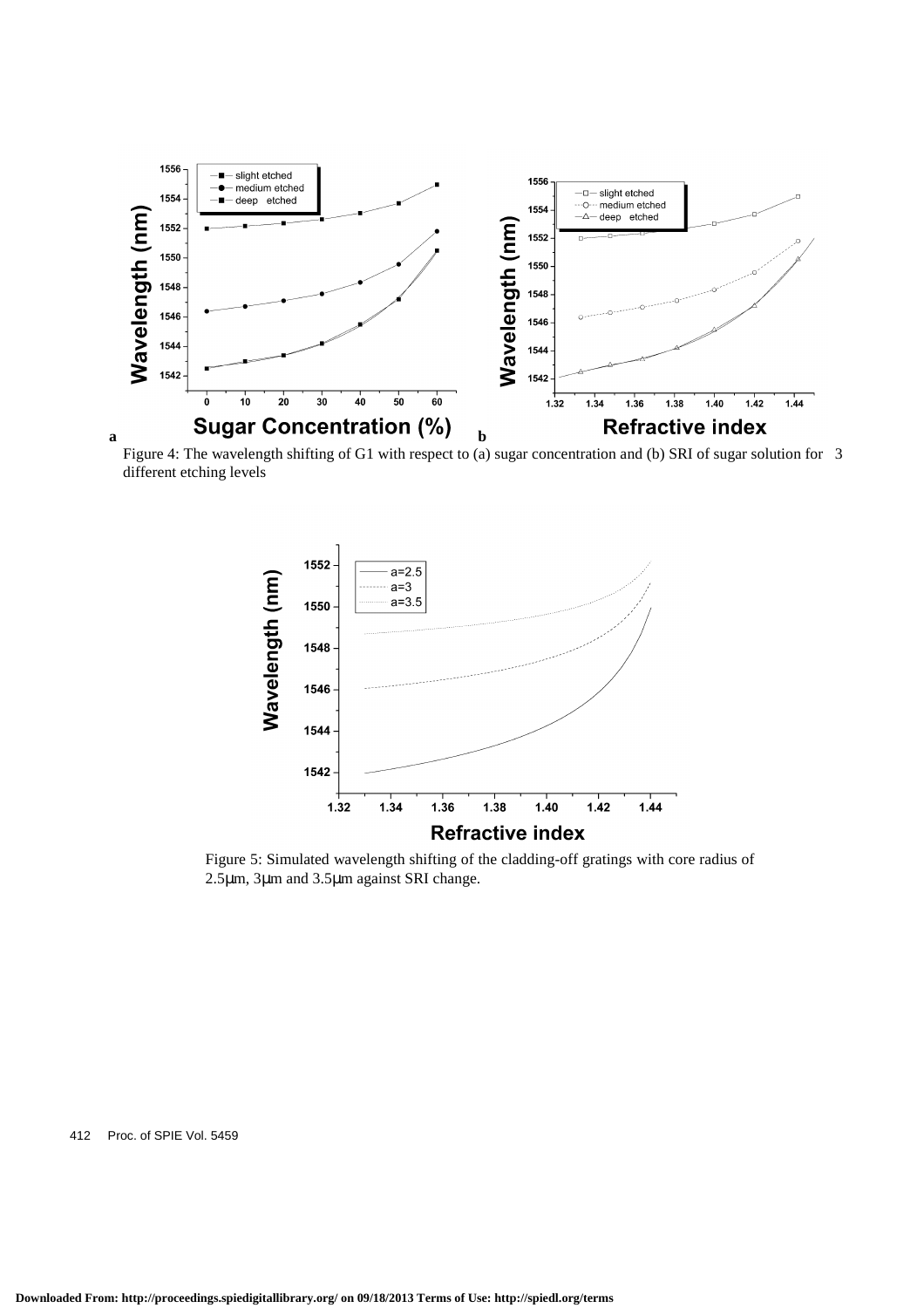

Figure 6 Temperature sensitivities of G1 and G2.

## **2.3. TEMPERATURE EFFECT COMPENSATION**

Due to the temperature-SRI cross-sensitivity, a single etched FBG cannot be used to monitor SRI change accurately if the environmental temperature fluctuates. For practical applications, it is important to monitor temperature and SRI simultaneously and thus to obtain SRI information by decoupling the thermal effect from the total wavelength shift of the grating sensor. The proposed dual-grating structure is for this purpose. Since the thermal-optic coefficient of the fiber may change after HF etching treatment, we have evaluated the temperature responses of the deep-etched G1 and unetched G2 and the results are plotted in figure 6. It can be seen clearly that the temperature sensitivity of etched G1 (0.0067nm/°C) has been reduced significantly in comparison with the unetched G2 (0.0103nm/°C). As shown in figure 3, the reflection spectrum of G2 remained intact when the dual-grating was subjected to sugar solutions, indicating its total insensitivity to SRI. Thus, we can use G2 as a temperature reference grating to monitor thermal condition of the environment and extract the SRI information from the total reflection shift of the G1 using the temperature reference provided by G2.

#### **3. CONCLUSIONS**

We have fabricated core-exposed fiber Bragg gratings to work as a point-probe optical fiber chem-sensors. The sensitivities of the devices were characterized by measuring Bragg reflection shift with respect to concentration of sugar solution. The deep etching treatment enhances SRI- and reduces temperature-sensitivity significantly. More importantly, we proposed a dual-grating configuration concatenating an etched and unetched gratings. The total immunity to SRI of the latter makes it as an ideal temperature referencer, thus allowing thermal effect to be decoupled from the SRI response of the sensor grating. The demonstrated temperature referenced high sensitivity point probe optical chem.-sensors could be attractive for many chemical/biochemical and environmental monitoring applications.

#### **4. REFERENCE**

- [1] L. Zhang, W. Zhang, and I.Bennion, *In-Fiber Grating Optic Sensors*, pp. 123-181, in *Fiber Optic Sensors,* ed. by Francis, T. S. Yu., and Shizhuo, Y., Marcel Dekker, 2002
- [2] A. Othonos and K. Kalli, *Fiber Bragg Gratings: Fundamentals and Applications in Telecommunications and Sensing*, Artech House, London, 1999.

Proc. of SPIE Vol. 5459 413